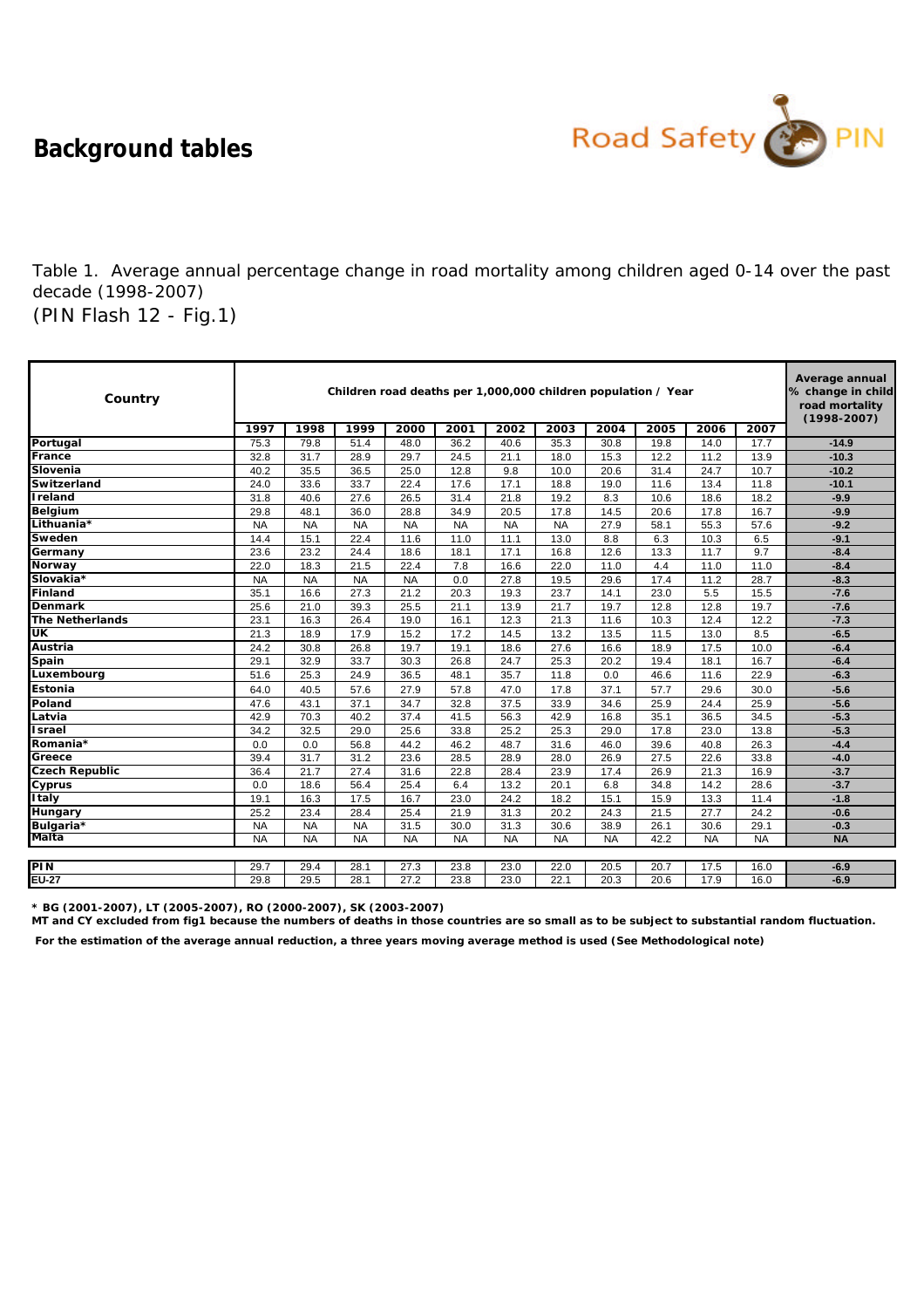(PIN Flash 12 - Fig.2) Table 2. Difference between the average annual reduction in road mortality among children aged 0-14 and the corresponding reduction for the rest of the population (aged 15+) over the period 1998-2007

| Country                    | Children (0-14)  | $Rest(15+)$      | Difference (%)   |
|----------------------------|------------------|------------------|------------------|
| <b>Sweden</b>              | 9.1              | $\overline{0.9}$ | $\overline{8.2}$ |
| <b>Belgium</b>             | 9.9              | $\overline{3.2}$ | 6.7              |
| Slovenia                   | 10.2             | 3.5              | 6.7              |
| Slovakia*                  | 8.3              | 1.7              | 6.7              |
| Germany                    | 10.9             | $\overline{5.1}$ | 5.8              |
| Portugal                   | 14.9             | 9.2              | 5.8              |
| Finland                    | 7.6              | $\overline{1.9}$ | $\overline{5.7}$ |
| <b>Ireland</b>             | 9.9              | 4.2              | $\overline{5.7}$ |
| Switzerland                | 10.1             | 4.5              | $\overline{5.6}$ |
| Romania*                   | 4.4              | $-0.8$           | $\overline{5.1}$ |
| UK                         | 6.5              | 1.4              | 5.0              |
| <b>Spain</b>               | 9.3              | 4.5              | 4.8              |
| <b>Norway</b>              | 8.4              | $\overline{3.7}$ | 4.7              |
| France                     | 10.3             | 6.8              | 3.5              |
| <b>Denmark</b>             | 7.6              | 4.2              | 3.4              |
| Luxembourg                 | 6.3              | $\overline{3.6}$ | 2.7              |
| <b>The Netherlands</b>     | 7.3              | $\overline{4.6}$ | $\overline{2.7}$ |
| <b>Austria</b>             | 6.4              | 4.3              | 2.2              |
| Poland                     | 5.6              | $\overline{3.9}$ | 1.7              |
| <b>Czech Republic</b>      | 3.7              | 2.3              | 1.4              |
| <b>Israel</b>              | $\overline{5.3}$ | $\overline{4.1}$ | 1.2              |
| Latvia                     | $\overline{5.3}$ | $\overline{4.2}$ | 1.2              |
| Bulgaria <sup>*</sup>      | 0.3              | $-0.3$           | 0.6              |
| <b>Estonia</b>             | $\overline{5.6}$ | $\overline{5.1}$ | 0.6              |
| <b>Hungary</b>             | 0.6              | 0.8              | $-0.2$           |
| Greece                     | $\overline{4.0}$ | 4.3              | $-0.3$           |
| <b>Italy</b>               | $\overline{1.8}$ | 2.8              | $-1.0$           |
|                            |                  |                  |                  |
| <b>PIN</b><br><b>EU-27</b> | 7.2              | 4.3              | 3.0              |
|                            | 7.2              | 4.3              | 3.0              |

**\* BG (2001-2007), RO (2000-2007), SK (2003-2007)**

**MT and CY excluded because the numbers of deaths in those countries are so small as to be subject to substantial random fluctuation.**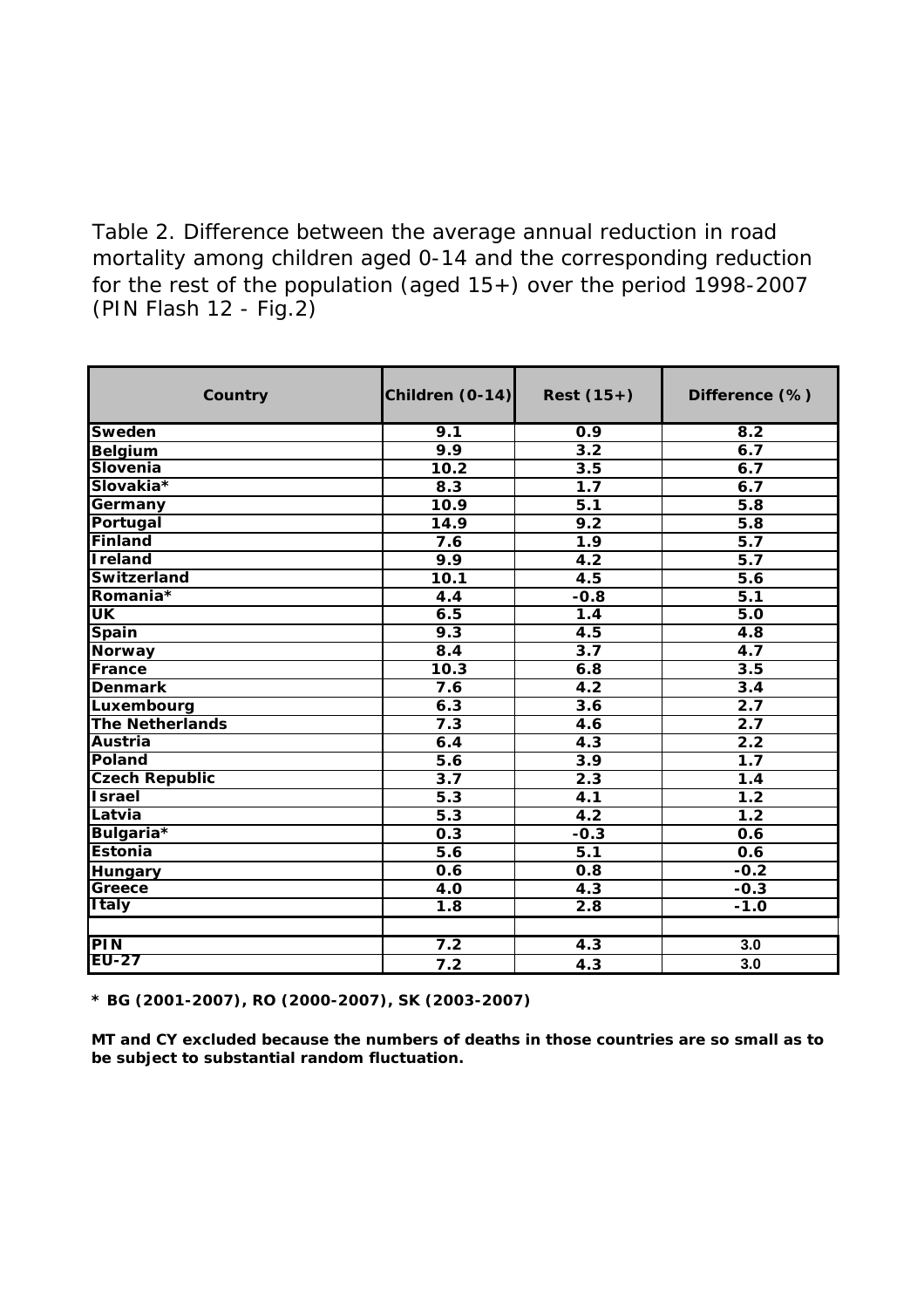# (PIN Flash 12 - Fig.3) Table 3. Child road mortality. Average values for years 2005, 2006, 2007

| Country                    | Children (0-14)   |
|----------------------------|-------------------|
| <b>Sweden</b>              | 7.7               |
| <b>Norway</b>              | 8.8               |
| UK                         | 11.0              |
| Germany                    | 11.6              |
| <b>The Netherlands</b>     | 11.6              |
| <b>Switzerland</b>         | 12.3              |
| France                     | 12.5              |
| <b>Italy</b>               | 13.5              |
| <b>Malta</b>               | 14.4              |
| <b>Finland</b>             | 14.7              |
| <b>Denmark</b>             | 15.1              |
| <b>Austria</b>             | 15.5              |
| <b>Ireland</b>             | 15.8              |
| Portugal                   | 17.2              |
| <b>Spain</b>               | 18.1              |
| <b>Israel</b>              | 18.2              |
| <b>Belgium</b>             | 18.4              |
| <b>Slovakia</b>            | 19.0              |
| <b>Czech Republic</b>      | $\overline{21.7}$ |
| Slovenia                   | $\overline{22.3}$ |
| <b>Hungary</b>             | 24.4              |
| Poland                     | 25.4              |
| Greece                     | 25.5              |
| Cyprus                     | 25.9              |
| Luxembourg                 | 27.0              |
| <b>Bulgaria</b>            | 28.6              |
| Latvia                     | 35.4              |
| Romania                    | 38.1              |
| Estonia                    | 39.3              |
| Lithuania*                 | 57.0              |
|                            |                   |
| <b>PIN</b><br><b>EU-27</b> | 15.5              |
|                            | 15.6              |

**\* LT (2006-2007)**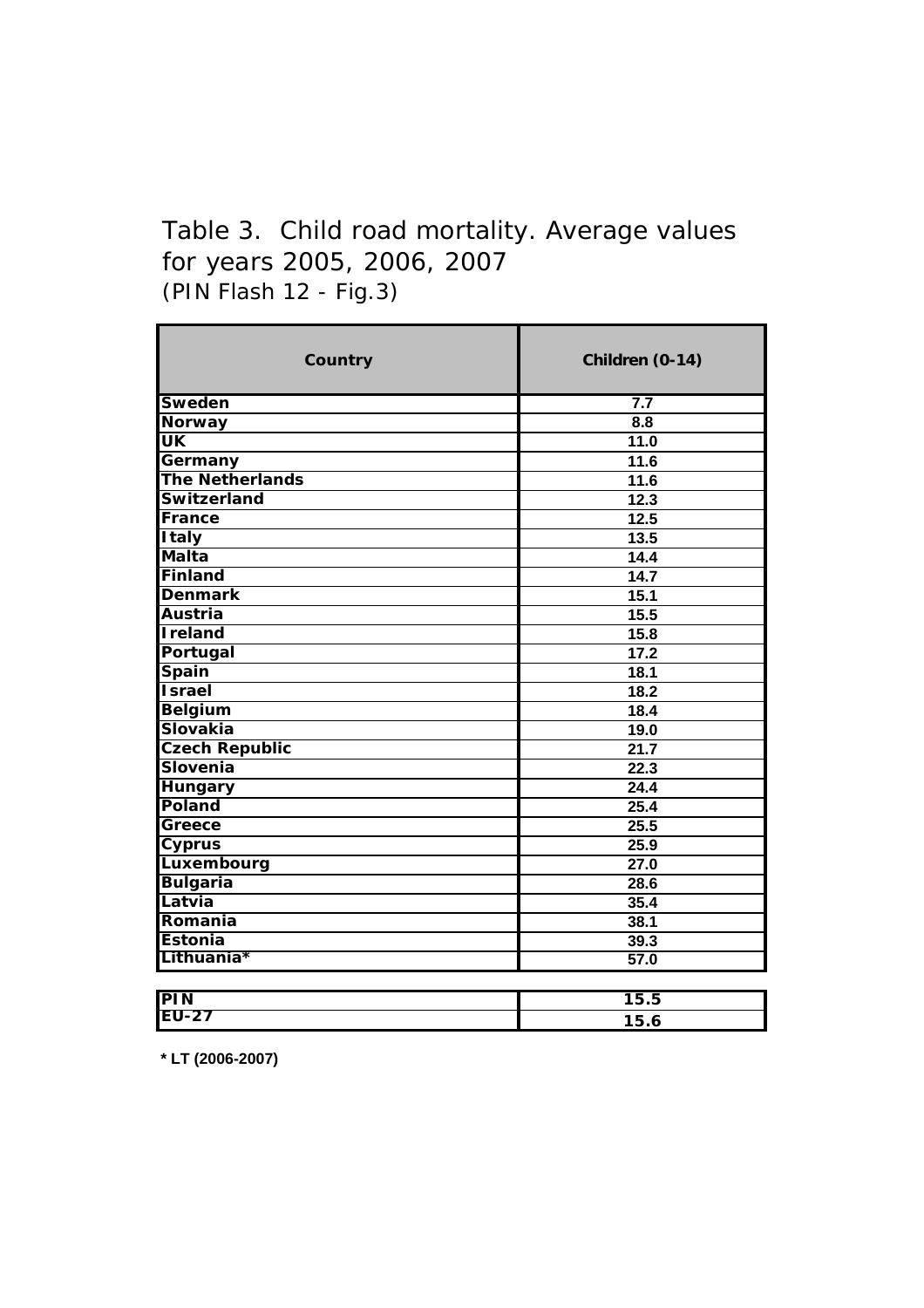# (PIN Flash 12 - Fig.4) Table 4. Road mortality among children against % change (1998-2007)

| <b>Road mortality</b> |
|-----------------------|
| $\overline{16}$       |
| $\overline{18}$       |
| $\overline{29}$       |
| $\overline{26}$       |
| $\overline{22}$       |
| $\overline{15}$       |
| $\overline{39}$       |
| $\overline{15}$       |
| $\overline{12}$       |
| $\overline{12}$       |
| $\overline{25}$       |
| $\overline{24}$       |
| $\overline{16}$       |
| $\overline{18}$       |
| $\overline{14}$       |
| $\overline{35}$       |
| 27                    |
| 12                    |
| $\overline{9}$        |
| $\overline{25}$       |
| 17                    |
| 38                    |
| 19                    |
| $\overline{22}$       |
| 18                    |
| 8                     |
| $\overline{12}$       |
| 11                    |
| $\overline{15}$       |
| $\overline{15}$       |
|                       |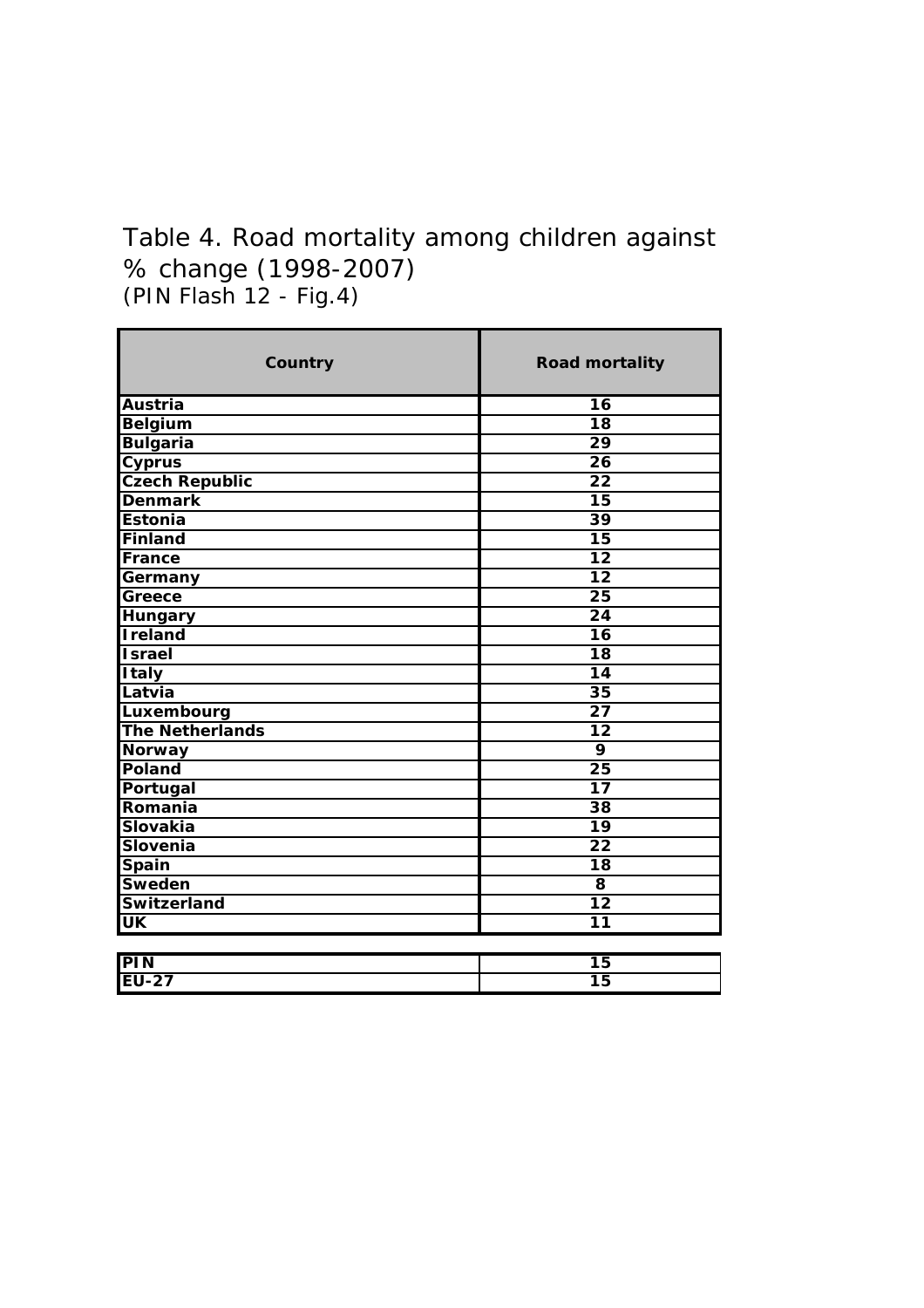## (PIN Flash 12 - Fig.5) Table 5. Road deaths as a percentage of deaths from all causes in age group 1-14

| Country                | <b>All deaths</b> | <b>Road deahts</b>      | Proportion (%) |
|------------------------|-------------------|-------------------------|----------------|
| <b>Norway</b>          | 134               | 7                       | 5.0            |
| <b>Sweden</b>          | 200               | 12                      | 5.8            |
| <b>Bulgaria</b>        | 473               | 28                      | 6.0            |
| Romania                | 1811              | 125                     | 6.9            |
| <b>The Netherlands</b> | 479               | 33                      | 7.0            |
| France                 | 1872              | 135                     | 7.2            |
| <b>Switzerland</b>     | 180               | $\overline{14}$         | 7.8            |
| Finland                | 149               | 12                      | 8.3            |
| Latvia                 | 125               | $\overline{11}$         | 9.0            |
| UK <sup>*</sup>        | 1201              | 110                     | 9.2            |
| Estonia                | 78                | $\overline{\mathbf{8}}$ | 9.8            |
| Austria                | 191               | 19                      | 9.9            |
| <b>Denmark</b>         | 144               | $\overline{14}$         | 10.0           |
| <b>Belgium</b>         | 300               | $\overline{31}$         | 10.3           |
| <b>Israel</b>          | 337               | 36                      | 10.7           |
| <b>Hungary</b>         | 344               | 38                      | 11.0           |
| Poland                 | 1338              | 149                     | 11.2           |
| <b>Cyprus</b>          | $\overline{31}$   | 4                       | 11.7           |
| <b>I</b> reland        | $\overline{111}$  | $\overline{13}$         | 11.7           |
| Greece                 | $\overline{274}$  | 40                      | 14.5           |
| Italy*                 | 707               | 112                     | 15.8           |
| Luxembourg             | $\overline{11}$   | $\mathbf 2$             | 18.2           |
| Slovenia               | 44                | $\overline{\mathbf{8}}$ | 19.1           |
| <b>PIN</b>             | 12579             | 1257                    | 10.0           |
| <b>EU-27</b>           | 11927             | 1189                    | 10.0           |

**\* UK (2004-2005), IT (2004-2005)**

**CZ, DE, LT, PT, SK, ES are excluded because of different age groupings for all causes of deaths**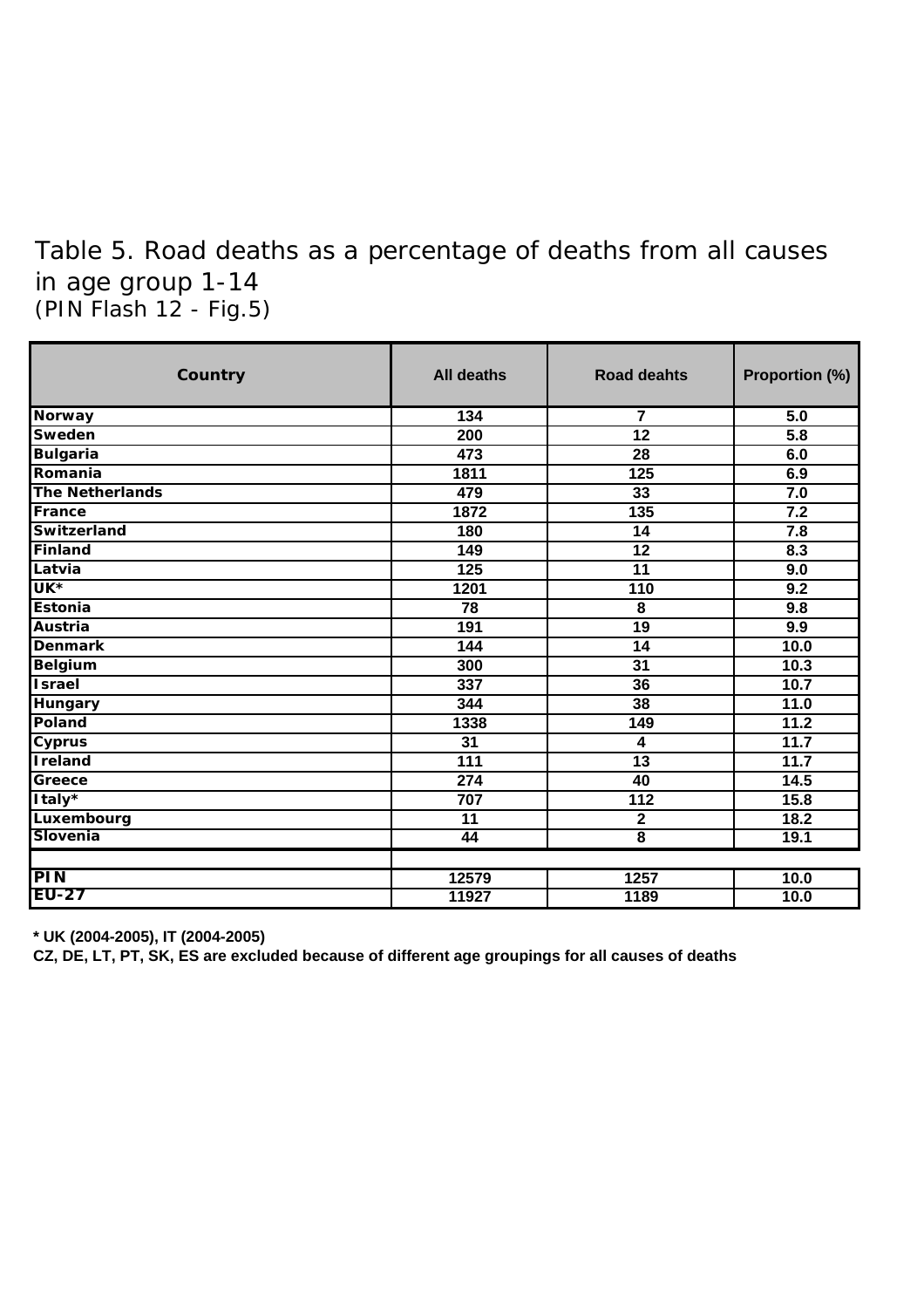(PIN Flash 12 - Fig.6) Table 6. Road mortality for different age groups. Average values for years 2005, 2006 and 2007 for the EU-27

| Age groups | Road deaths per<br>million<br>population | <b>Mortality of children</b><br>from all causes of<br>deaths except road<br>deaths |
|------------|------------------------------------------|------------------------------------------------------------------------------------|
| $<$ 1      | 8                                        | 4400                                                                               |
| $1 - 6$    | 10                                       | 260                                                                                |
| $7 - 13$   | 12                                       | 120                                                                                |
| 14         | 24                                       | 220                                                                                |
| 15         | 39                                       | 260                                                                                |
| 16         | 64                                       | 280                                                                                |
| 17         | 93                                       | 260                                                                                |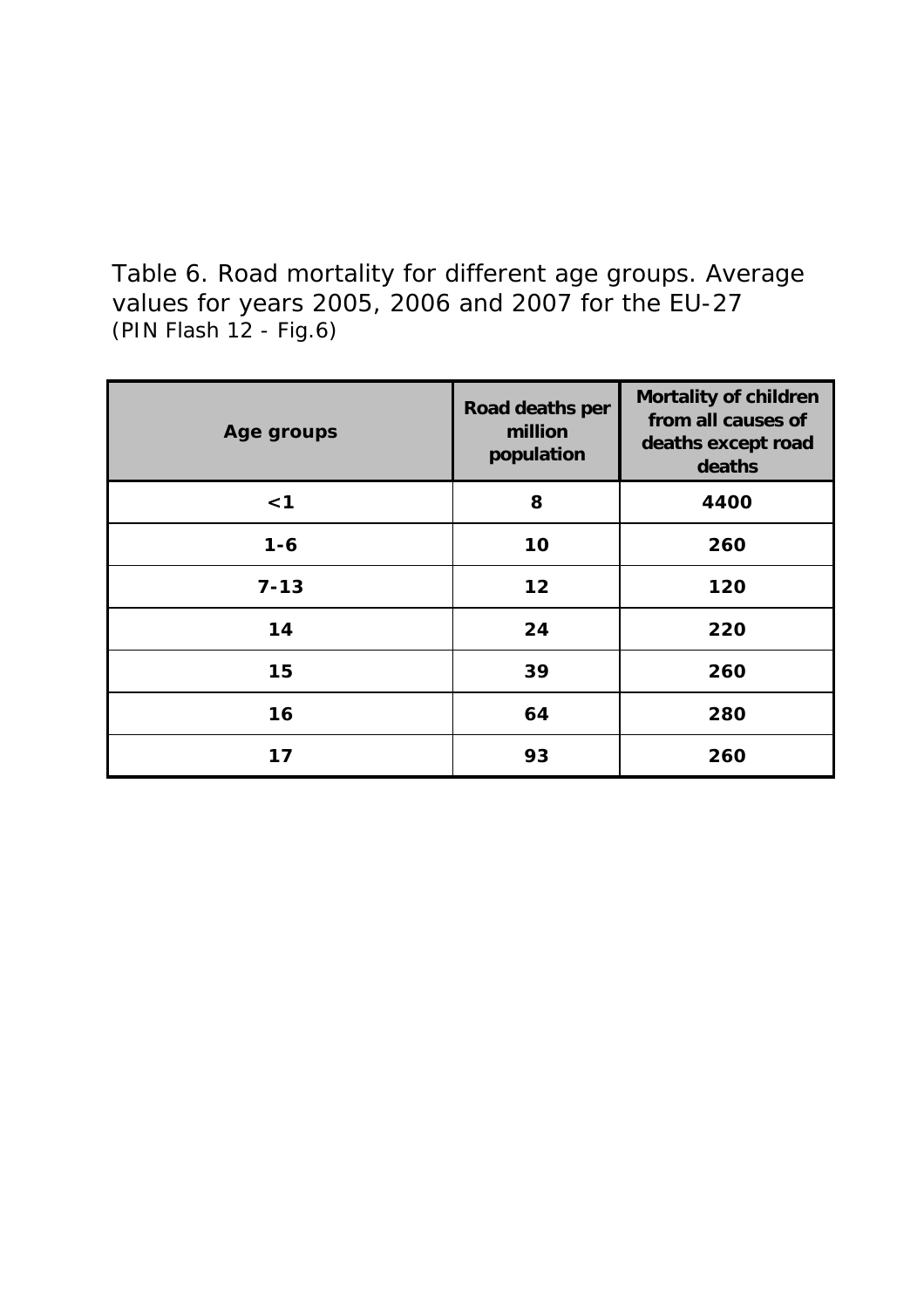| Age groups        |                   |                   |                  |     |                                                     |  |  |  |  |  |
|-------------------|-------------------|-------------------|------------------|-----|-----------------------------------------------------|--|--|--|--|--|
| $0 - 6$           | $7 - 13$          | 14                | 15               | 16  | 17                                                  |  |  |  |  |  |
| 14%               | 16%               | 5%                | 14%              | 22% | 30%                                                 |  |  |  |  |  |
| 24%               | 24%               | 8%                | 5%               | 17% | 22%                                                 |  |  |  |  |  |
| 24%               | 23%               | $\overline{7\%}$  | 10%              | 16% | 20%                                                 |  |  |  |  |  |
| 17%               | 18%               | 9%                | 10%              | 20% | 25%                                                 |  |  |  |  |  |
| 10%               | 32%               | $8\%$             | 10%              | 20% | 20%                                                 |  |  |  |  |  |
| 13%               | 21%               | 8%                | 16%              | 21% | 21%                                                 |  |  |  |  |  |
| 15%               | $\overline{17\%}$ | $\overline{7\%}$  | 12%              | 19% | 30%                                                 |  |  |  |  |  |
| 20%               | 23%               | $\overline{7\%}$  | 10%              | 16% | 24%                                                 |  |  |  |  |  |
| 20%               | 31%               | 8%                | 13%              | 11% | 17%                                                 |  |  |  |  |  |
| 22%               | 15%               | 4%                | 8%               | 20% | 30%                                                 |  |  |  |  |  |
| 40%               | 23%               | 4%                | 7%               | 10% | 16%                                                 |  |  |  |  |  |
| 13%               | 15%               | $\overline{9\%}$  | 14%              | 21% | 29%                                                 |  |  |  |  |  |
| $\overline{11\%}$ | 25%               | $\overline{12\%}$ | $8\%$            | 21% | 23%                                                 |  |  |  |  |  |
| 12%               | 33%               | 6%                | 8%               | 23% | 19%                                                 |  |  |  |  |  |
| 19%               | 17%               | $\overline{2\%}$  | $8\%$            | 29% | 25%                                                 |  |  |  |  |  |
| 17%               | 26%               | 7%                | 12%              | 18% | 21%                                                 |  |  |  |  |  |
| 29%               | 45%               | 4%                | 7%               | 10% | 5%                                                  |  |  |  |  |  |
| 25%               | 15%               | 13%               | 10%              | 17% | 21%                                                 |  |  |  |  |  |
| 12%               | 18%               | 6%                | 25%              | 17% | 23%                                                 |  |  |  |  |  |
| 25%               | 15%               | 6%                | 11%              | 18% | 25%                                                 |  |  |  |  |  |
| 11%               | 20%               | 6%                | $\overline{9\%}$ | 19% | 34%                                                 |  |  |  |  |  |
|                   |                   |                   |                  |     |                                                     |  |  |  |  |  |
|                   |                   |                   |                  |     | 25%<br>25%                                          |  |  |  |  |  |
|                   | 17%               | 22%               | 7%               | 11% | 18%<br>16%<br>$\overline{7\%}$<br>23%<br>11%<br>18% |  |  |  |  |  |

(PIN Flash 12 - Fig.7) Table 7. Percentage share of road deaths in age groups among all road deaths under 18. Average of years 2005-2007

**LU and CY excluded because of too low numbers in age groups CZ, DE, ES, PT, MT, LT excluded because of diferent age groups**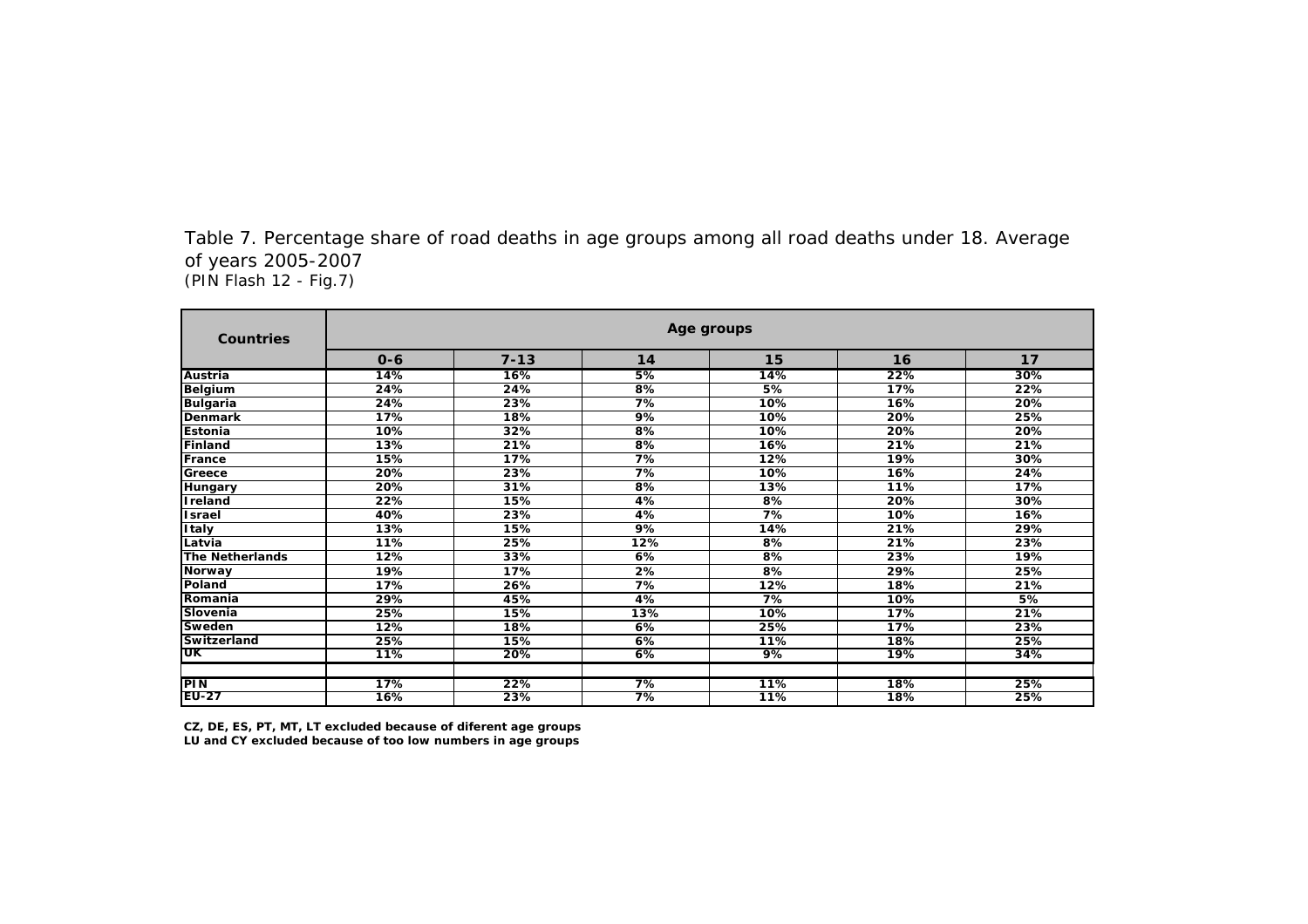| Country |                          |                |                |                |        | Children (0-14) |        |
|---------|--------------------------|----------------|----------------|----------------|--------|-----------------|--------|
|         | $\overline{\phantom{a}}$ | $\overline{a}$ | $\overline{a}$ | $\overline{a}$ | $\sim$ | $\sim$          | $\sim$ |

### Table 8. Children (0-14) road deaths

| <b>Countily</b>        |                 |                 |                 |                 |                 |                 |                 |                  |                 |                 |                 |                 |
|------------------------|-----------------|-----------------|-----------------|-----------------|-----------------|-----------------|-----------------|------------------|-----------------|-----------------|-----------------|-----------------|
|                        | 1996            | 1997            | 1998            | 1999            | 2000            | 2001            | 2002            | 2003             | 2004            | 2005            | 2006            | 2007            |
| <b>Austria</b>         | 51              | 34              | 43              | 37              | 27              | 26              | 25              | 37               | 22              | 25              | 23              | 13              |
| <b>Belgium</b>         | 53              | 54              | 87              | 65              | 52              | 63              | 37              | 32               | $\overline{26}$ | 37              | $\overline{32}$ | 30              |
| <b>Bulgaria</b>        | <b>NA</b>       | <b>NA</b>       | <b>NA</b>       | <b>NA</b>       | 41              | $\overline{38}$ | $\overline{37}$ | $\overline{35}$  | 43              | 28              | $\overline{32}$ | $\overline{30}$ |
| <b>Cyprus</b>          | 5               | $\mathbf 0$     | 3               | 9               | $\overline{4}$  | 1               | 2               | 3                | 1               | 5               | $\overline{2}$  | $\overline{4}$  |
| <b>Czech Republic</b>  | 45              | 67              | 39              | 48              | $\overline{54}$ | $\overline{38}$ | 46              | $\overline{38}$  | $\overline{27}$ | 41              | $\overline{32}$ | $\overline{25}$ |
| <b>Denmark</b>         | $\overline{37}$ | $\overline{24}$ | $\overline{20}$ | $\overline{38}$ | $\overline{25}$ | 21              | $\overline{14}$ | $\overline{22}$  | 20              | 13              | 13              | 20              |
| Estonia                | 23              | 18              | 11              | 15              | $\overline{7}$  | 14              | 11              | $\overline{4}$   | 8               | 12              | 6               | 6               |
| Finland                | 31              | 34              | 16              | 26              | 20              | 19              | 18              | 22               | 13              | 21              | 5               | 14              |
| France                 | 392             | 381             | 366             | 333             | 343             | 284             | 246             | $\overline{210}$ | 179             | 143             | 131             | 164             |
| Germany*               | 358             | 311             | 304             | 317             | 240             | 231             | 216             | 208              | 153             | 159             | 136             | 111             |
| Greece                 | 75              | 71              | 56              | 54              | 40              | 47              | 47              | 45               | 43              | 44              | 36              | 42              |
| Hungary                | 51              | 46              | 42              | 50              | 44              | 37              | 52              | $\overline{33}$  | 39              | $\overline{34}$ | 43              | 37              |
| <b>Ireland</b>         | 25              | 27              | 34              | 23              | 22              | 26              | 18              | 16               | $\overline{7}$  | 9               | 16              | 16              |
| <b>Israel</b>          | 54              | 58              | 56              | 51              | 46              | 62              | 47              | 48               | 56              | 35              | 46              | $\overline{28}$ |
| <b>Italy</b>           | 173             | 158             | 134             | 143             | 136             | 187             | 196             | 148              | 124             | 131             | 110             | 95              |
| Latvia                 | 28              | 21              | 33              | 18              | 16              | 17              | 22              | 16               | 6               | 12              | 12              | 11              |
| Lithuania              | <b>NA</b>       | <b>NA</b>       | <b>NA</b>       | <b>NA</b>       | <b>NA</b>       | <b>NA</b>       | <b>NA</b>       | <b>NA</b>        | $\overline{17}$ | 34              | $\overline{31}$ | <b>NA</b>       |
| Luxembourg             | $\overline{2}$  | 4               | 2               | $\overline{2}$  | 3               | 4               | 3               | $\mathbf{1}$     | $\Omega$        | $\overline{4}$  | 1               | 2               |
| Malta*                 | <b>NA</b>       | <b>NA</b>       | <b>NA</b>       | <b>NA</b>       | <b>NA</b>       | $\Omega$        | $\Omega$        | $\Omega$         | $\Omega$        | 3               | $\Omega$        | <b>NA</b>       |
| <b>The Netherlands</b> | 66              | 66              | 47              | $\overline{77}$ | 56              | 48              | 37              | 64               | 35              | 31              | 37              | 36              |
| <b>Norway</b>          | $\overline{17}$ | 19              | $\overline{16}$ | $\overline{19}$ | $\overline{20}$ | $\overline{7}$  | 15              | $\overline{20}$  | 10              | 4               | 10              | $\overline{10}$ |
| Poland                 | 357             | 402             | 352             | 292             | 262             | 239             | 264             | 231              | 228             | 165             | 151             | 156             |
| Portugal*              | 122             | 121             | 127             | 81              | 75              | 56              | 63              | 55               | 48              | 31              | 22              | 27              |
| Romania                | <b>NA</b>       | <b>NA</b>       | <b>NA</b>       | 242             | 184             | 187             | 188             | 117              | 164             | 136             | 137             | 112             |
| Slovakia               | <b>NA</b>       | <b>NA</b>       | <b>NA</b>       | <b>NA</b>       | <b>NA</b>       | <b>NA</b>       | 28              | 19               | 28              | 16              | 10              | $\overline{25}$ |
| Slovenia               | 14              | 14              | 12              | $\overline{12}$ | 8               | 4               | 3               | $\overline{3}$   | 6               | 9               | $\overline{7}$  | 3               |
| Spain                  | 192             | 183             | 202             | 203             | 181             | 159             | 147             | 153              | 124             | 121             | 115             | 108             |
| Sweden                 | $\overline{21}$ | $\overline{24}$ | $\overline{25}$ | $\overline{37}$ | 19              | 18              | $\overline{18}$ | $\overline{21}$  | 14              | 10              | 16              | 10              |
| Switzerland            | 36              | 30              | 42              | 42              | 28              | 22              | $\overline{21}$ | 23               | 23              | 14              | 16              | 14              |
| UK                     | 224             | 240             | 213             | 202             | 171             | 192             | 160             | 145              | 147             | 125             | 140             | 91              |
| <b>EU-27</b>           | 2,345           | 2,300           | 2,168           | 2,324           | 2,030           | 1,956           | 1,898           | 1,678            | 1,522           | 1,399           | 1,296           | 1,188           |
| PIN                    | 2,452           | 2,407           | 2,282           | 2,436           | 2,124           | 2,047           | 1,981           | 1,769            | 1,611           | 1,452           | 1,368           | 1,240           |

**Source: PIN Panelists \* DE (age group 0-15), MT (age group 1-10). PT (deaths of islands of Madeira and Açores not included)**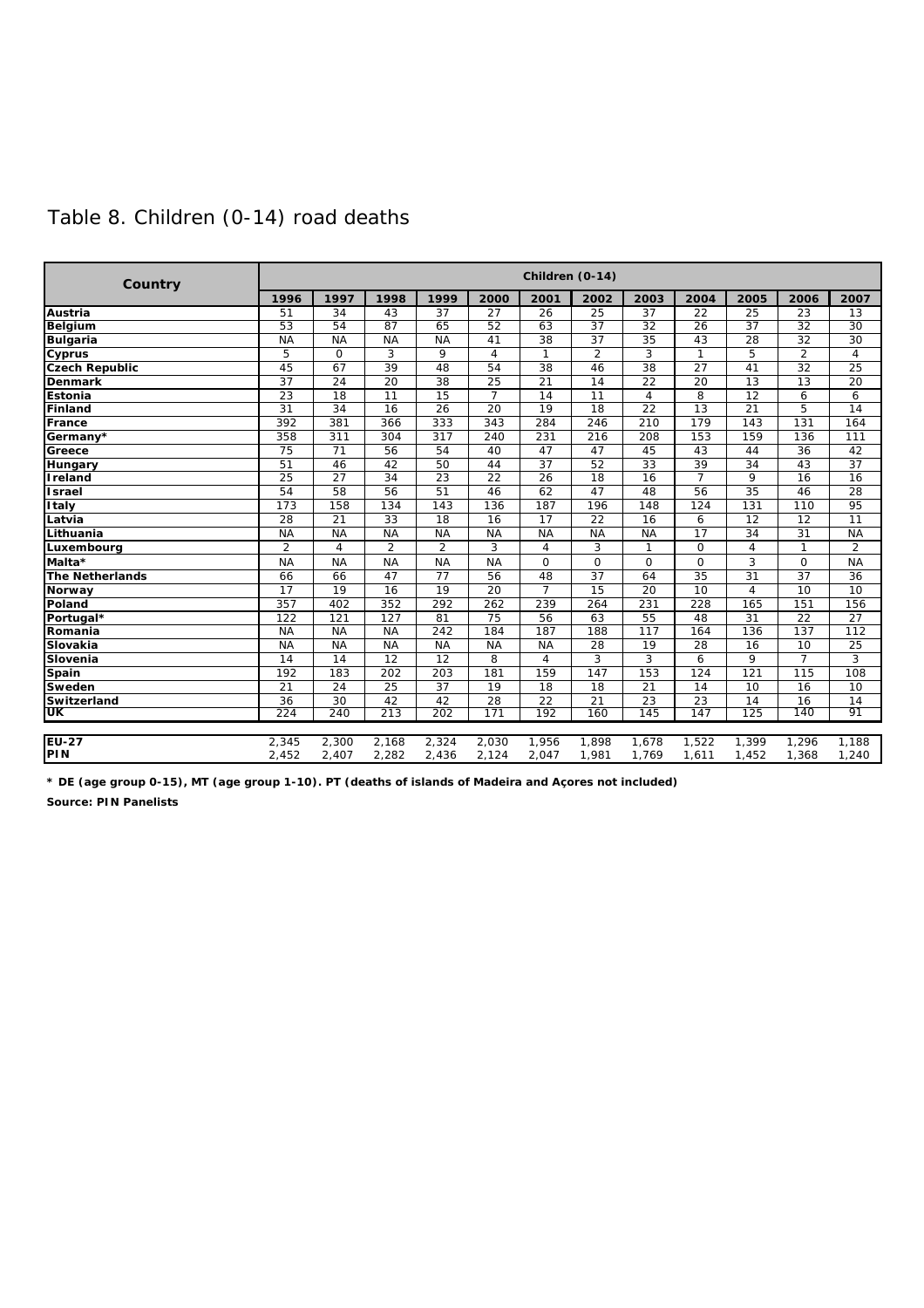| Country               |            |              |            |            |            | Children (0-14 yrs) |            |            |            |            |            |            |
|-----------------------|------------|--------------|------------|------------|------------|---------------------|------------|------------|------------|------------|------------|------------|
|                       | 1996       | 1997         | 1998       | 1999       | 2000       | 2001                | 2002       | 2003       | 2004       | 2005       | 2006       | 2007       |
| Austria               | 1,414,622  | 1.407.022    | ,393,904   | 1.382.998  | 1.371.750  | 1,359,180           | 1,345,534  | 1,339,099  | 1.328.852  | .322.550   | 1.312.683  | 1,294,718  |
| <b>Belgium</b>        | 1,817,010  | 1,811,212    | 1,807,303  | 1,805,250  | 1,804,785  | 1,805,090           | 1,805,245  | 1,802,699  | 1,797,439  | 1,794,858  | 1,796,102  | 1,797,729  |
| <b>Bulgaria</b>       | 1,481,345  | 1,437,527    | 1,387,538  | 1,340,726  | 1,300,907  | 1,266,533           | 1,181,356  | 1,143,438  | 1,105,761  | 1,073,211  | 1,047,051  | 1,031,915  |
| Cyprus                | 161,634    | 161,793      | 161,016    | 159,465    | 157,407    | 155,560             | 151,747    | 149,128    | 146,117    | 143,777    | 141,198    | 139,739    |
| <b>Czech Republic</b> | 1,893,259  | 1,842,679    | 1,795,032  | 1,751,471  | 1,707,205  | 1,664,434           | 1,621,862  | 1,589,766  | 1,554,475  | 1,526,946  | 1,501,331  | 1,479,514  |
| Denmark               | 919,680    | 936,947      | 952,188    | 967,643    | 981,148    | 994,369             | 1,005,203  | 1,013,046  | 1,017,578  | 1,018,146  | 1,015,879  | 1,014,153  |
| Estonia               | 291,974    | 281,286      | 271,463    | 260,569    | 250,503    | 242,408             | 233,829    | 224,761    | 215,718    | 208,110    | 202,429    | 199,744    |
| Finland               | 971,770    | 968,567      | 961,350    | 951,145    | 943,001    | 936,333             | 931,587    | 927,009    | 920,097    | 914,560    | 906,904    | 901,181    |
| France                | 11,686,012 | 11,611,239   | 11,542,665 | 11,531,832 | 11,557,367 | 11,605,052          | 11,633,559 | 11,658,716 | 11,681,245 | 11,692,439 | 11,713,467 | 11,763,372 |
| Germany               | 13,238,485 | 13, 187, 246 | 13,098,411 | 12,980,043 | 12,897,014 | 12,777,242          | 12,618,844 | 12,415,580 | 12,162,110 | 11,924,658 | 11,649,872 | 11,441,366 |
| Greece                | 1,833,759  | 1,801,426    | 1,767,554  | 1,731,929  | 1,694,556  | 1,650,891           | 1,625,809  | 1,609,891  | 1,599,426  | 1,598,208  | 1,593,505  | 1,596,530  |
| <b>Hungary</b>        | 1,858,816  | 1,824,394    | 1,792,819  | 1,762,441  | 1,729,248  | 1,691,997           | 1,660,113  | 1,633,688  | 1,606,117  | ,579,697   | 1,553,443  | 1,529,654  |
| <b>Treland</b>        | 864,067    | 849,369      | 838,374    | 831,913    | 828,681    | 827,691             | 827,483    | 832,215    | 840,854    | 850,793    | 861,781    | 877,750    |
| <b>Tsrael</b>         | 1,670,300  | 1,694,700    | 1,725,600  | 1,760,300  | 1,798,200  | 1,833,400           | 1,864,900  | 1,896,600  | 1,930,200  | 1,964,100  | 1,999,200  | 2,036,300  |
| <b>Italy</b>          | 8,311,294  | 8,257,936    | 8,211,132  | 8,170,980  | 8,144,815  | 8,121,658           | 8,109,389  | 8,148,138  | 8,190,349  | 8,255,712  | 8,283,936  | 8,322,127  |
| Latvia                | 505,896    | 488,993      | 469,672    | 448,063    | 428,082    | 409,760             | 390,478    | 372,641    | 356,505    | 341,415    | 328,547    | 318,463    |
| Lithuania             | 782,367    | 766,797      | 750,142    | 730,282    | 709,990    | 686,581             | 659,629    | 632,965    | 608,777    | 585,124    | 560,393    | 538,123    |
| Luxembourg            | 76,052     | 77,458       | 78,977     | 80,432     | 82,088     | 83,119              | 83,951     | 84,456     | 85,162     | 85,831     | 86,509     | 87,273     |
| <b>Malta</b>          | 79,001     | 81,137       | 80,003     | 78,781     | 77,487     | 77,310              | 75,955     | 74,379     | 72,879     | 71,064     | 69,828     | 68,135     |
| The Netherlands       | 2,847,820  | 2,861,353    | 2,882,930  | 2,915,911  | 2,945,543  | 2,977,538           | 2,998,248  | 3,010,088  | 3,015,704  | 3,008,574  | 2,984,584  | 2,958,615  |
| Norway                | 853,849    | 863,637      | 872,919    | 882,408    | 894,717    | 902,431             | 906,300    | 910,328    | 910,536    | 909,318    | 906,811    | 905,931    |
| Poland                | 8,678,164  | 8,446,059    | 8,169,516  | 7,861,047  | 7,557,615  | 7,294,451           | 7,039,224  | 6,804,264  | 6,580,171  | 6,377,237  | 6,189,175  | 6,022,360  |
| Portugal*             | 1,631,680  | 1,605,950    | 1,586,340  | 1,573,740  | 1,567,230  | 1,544,365           | 1,544,883  | 1,551,386  | 1,555,072  | 1,554,444  | 1,552,128  | 1,546,450  |
| Romania               | 4,573,509  | 4,435,098    | 4,335,908  | 4,261,810  | 4,159,567  | 4,047,454           | 3,856,975  | 3,707,884  | 3,566,217  | 3,436,814  | 3,359,795  | 3,318,388  |
| Slovakia              | 1,195,288  | 1,164,897    | 1,133,678  | 1,101,841  | 1,069,374  | 1,033,870           | 1,006,970  | 974,991    | 944,456    | 918,915    | 894,308    | 870,622    |
| Slovenia              | 360,472    | 348,392      | 338,068    | 328,629    | 320,374    | 313,406             | 306,721    | 299,119    | 291,510    | 286,678    | 283,221    | 281,079    |
| Spain                 | 6,456,891  | 6,285,471    | 6,145,399  | 6,032,630  | 5,964,626  | 5,938,868           | 5,960,255  | 6,048,921  | 6,151,071  | 6,240,535  | 6,341,606  | 6,458,615  |
| Sweden                | 1,665,362  | 1,661,425    | 1,654,452  | 1,648,462  | 1,639,701  | 1,630,798           | 1,620,275  | 1,611,925  | 1,598,990  | 1,583,581  | 1,560,776  | 1,549,587  |
| Switzerland           | 1,247,093  | 1,250,641    | 1,248,564  | 1,247,640  | 1,248,972  | 1,247,283           | 1,224,504  | 1,221,815  | 1,213,563  | 1,205,406  | 1,193,520  | 1,182,670  |
| UK                    | 11,286,568 | 11,288,355   | 11,292,898 | 11,287,911 | 11,244,193 | 11,155,027          | 11,060,857 | 10,969,754 | 10,892,040 | 10,848,100 | 10,766,400 | 10,708,640 |
|                       |            |              |            |            |            |                     |            |            |            |            |            |            |
| <b>EU-27</b>          | 86,882,797 | 85,890,028   | 84,898,732 | 83,977,944 | 83,134,257 | 82,290,985          | 81,355,981 | 80,629,947 | 79,884,692 | 79,241,977 | 78,556,851 | 78,115,842 |
| <b>PIN</b>            | 90,654,039 | 89,699,006   | 88,745,815 | 87,868,292 | 87,076,146 | 86,274,099          | 85,351,685 | 84,658,690 | 83,938,991 | 83,320,801 | 82,656,382 | 82,240,743 |

### Table 9. Children (0-14) population (1996-2007)

**Source: Eurostat**

**\* Portugal continental - Source: INE (these values do not include for the population in the islands of Madeira and Açores)**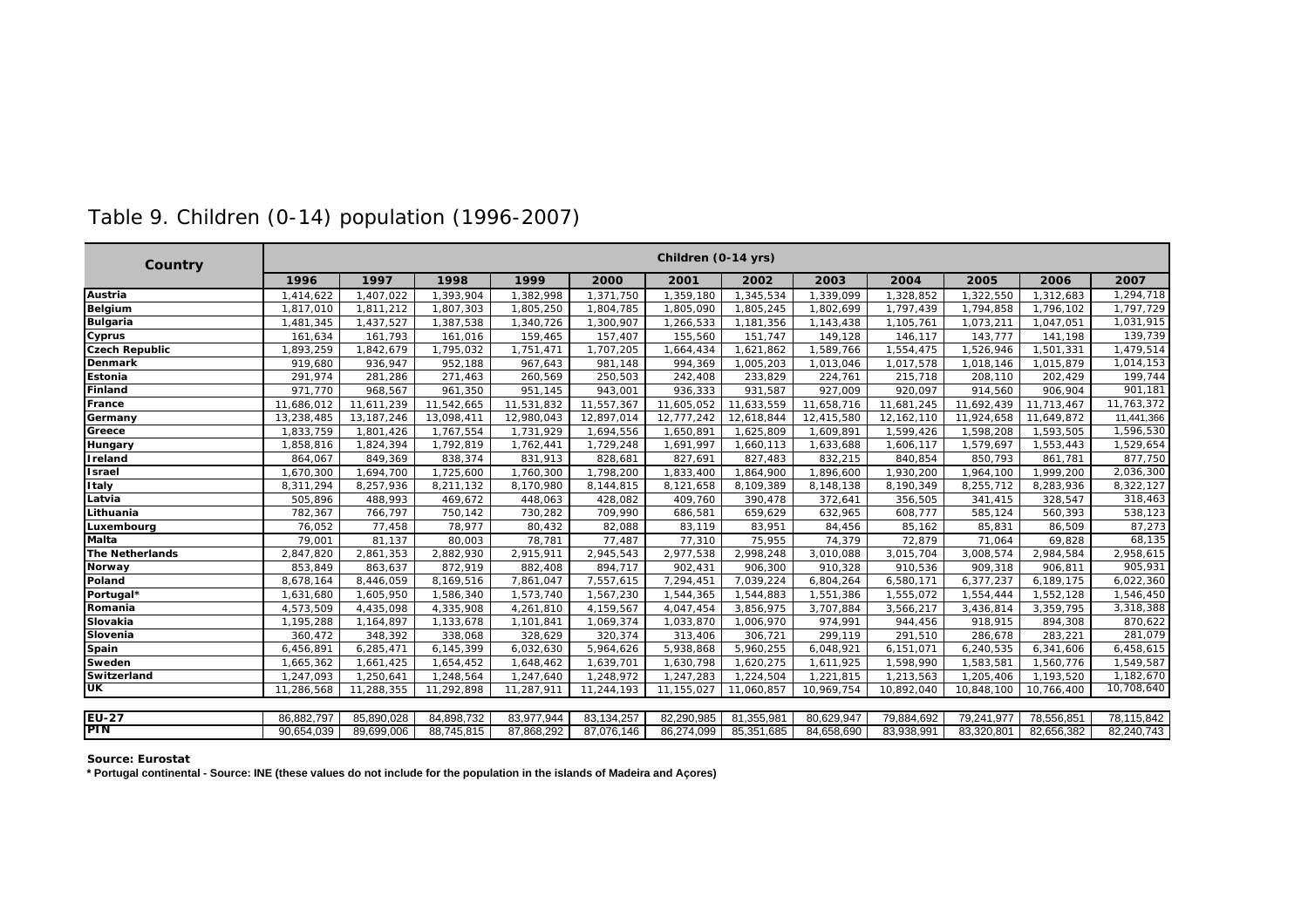| Country                | 1996   | 1997            | 1998            | 1999           | 2000   | 2001   | 2002   | 2003   | 2004            | 2005            | 2006            | 2007   |
|------------------------|--------|-----------------|-----------------|----------------|--------|--------|--------|--------|-----------------|-----------------|-----------------|--------|
| Austria                | 1,027  | 1.105           | 963             | 1,079          | 976    | 958    | 956    | 931    | 878             | 768             | 730             | 691    |
| Belgium                | 1,356  | 1,364           | .500            | 1.397          | .470   | ,486   | ,306   | ,214   | 1,162           | ,089            | 1.069           | ,067   |
| <b>Bulgaria</b>        | 1,014  | 915             | 1,003           | 1,047          | 1,012  | 1,011  | 959    | 960    | 943             | 957             | 1,043           | ,006   |
| Cyprus                 | 128    | 115             | 111             | 113            | 111    | 98     | 94     | 97     | 117             | 102             | 86              | 89     |
| <b>Czech Republic</b>  | 1,568  | 1,597           | 1,360           | 1,455          | ,486   | 1,334  | 1,431  | 1,447  | 1.382           | 1,286           | 1.063           | ,222   |
| Denmark                | 514    | 489             | 499             | 514            | 498    | 431    | 463    | 432    | 369             | 331             | 306             | 406    |
| Estonia                | 213    | 279             | 284             | 232            | 204    | 199    | 223    | 164    | 170             | 169             | 204             | 196    |
| Finland                | 404    | 438             | 400             | 431            | 396    | 433    | 415    | 379    | 375             | 379             | 336             | 380    |
| France                 | 8,540  | 8,445           | 8,920           | 8,486          | 8,079  | 8,162  | 7,655  | 6,058  | 5,530           | 5,318           | 4,703           | 4,620  |
| Germany                | 8,758  | 8,549           | 7,792           | 7,772          | 7,503  | 6,977  | 6,842  | 6,613  | 5,842           | 5,361           | 5,091           | 4,949  |
| Greece                 | 2,157  | 2,105           | 2,182           | 2,116          | 2,037  | 1,880  | 1,634  | 1,605  | 1,670           | 1,658           | 1,657           | 1,612  |
| Hungary                | 1,370  | 1,391           | 1,371           | 1,306          | ,200   | 1,239  | 1,429  | 1,326  | 1,296           | 1,278           | 1,303           | 1,230  |
| Ireland                | 453    | 472             | 458             | 413            | 415    | 411    | 376    | 335    | 374             | 396             | 365             | 338    |
| <b>Israel</b>          | 517    | 530             | 548             | 476            | 461    | 542    | 525    | 451    | 480             | 448             | 414             | 398    |
| Italy <sup>(1)</sup>   | 7,197  | 7,238           | 6,805           | 7,210          | 7,061  | 7,096  | 6,980  | 6,563  | 6,122           | 5,818           | 5,669           | 5,131  |
| Latvia                 | 594    | 567             | 677             | 652            | 635    | 558    | 559    | 532    | 516             | 442             | 407             | 419    |
| Lithuania              | 667    | 725             | 829             | 748            | 641    | 706    | 697    | 709    | 752             | 773             | 760             | 739    |
| Luxembourg             | 72     | 56              | 56              | 58             | 77     | 69     | 62     | 53     | 49              | 46              | 36              | 43     |
| <b>Malta</b>           | 19     | $\overline{18}$ | $\overline{17}$ | $\overline{4}$ | 15     | 16     | 16     | 16     | $\overline{13}$ | $\overline{17}$ | $\overline{11}$ | $14*$  |
| <b>The Netherlands</b> | 1,251  | 1,235           | 1,149           | 1,186          | 1,166  | 1,083  | 1,069  | 1,088  | 881             | 817             | 811             | 791    |
| Norway                 | 255    | 303             | 352             | 304            | 341    | 275    | 310    | 280    | 257             | 224             | 243             | 233    |
| Poland                 | 6,359  | 7,310           | 7,080           | 6,730          | 6,294  | 5,534  | 5,827  | 5,640  | 5,712           | 5,444           | 5,243           | 5,583  |
| Portugal               | 2,730  | 2,521           | 2,126           | 2,028          | 1,877  | 1,670  | 1,668  | 1,542  | ,294            | 1,247           | 969             | 974    |
| Romania                | 2,845  | 2,863           | 2.778           | 2,479          | 2,480  | 2,454  | 2,414  | 2,232  | 2,446           | 2,623           | 2,573           | 2,794  |
| Slovakia               | 616    | 788             | 819             | 647            | 628    | 614    | 610    | 645    | 603             | 560             | 579             | 627    |
| Slovenia               | 389    | 357             | 309             | 334            | 313    | 278    | 269    | 242    | 274             | 258             | 262             | 293    |
| Spain                  | 5,482  | 5,604           | 5,956           | 5,738          | 5.777  | 5,517  | 5,347  | 5,400  | 4,749           | 4,442           | 4,104           | 3,823  |
| Sweden                 | 508    | 507             | 492             | 536            | 564    | 551    | 532    | 529    | 480             | 440             | 445             | 471    |
| Switzerland            | 616    | 587             | 597             | 583            | 592    | 544    | 513    | 546    | 510             | 409             | 370             | 384    |
| UK                     | 3,740  | 3,743           | 3,581           | 3,564          | 3,580  | 3,598  | 3,581  | 3,658  | 3,368           | 3,337           | 3,300           | 3,056  |
|                        |        |                 |                 |                |        |        |        |        |                 |                 |                 |        |
| <b>EU-27</b>           | 59,971 | 60,796          | 59,517          | 58,275         | 56,495 | 54,363 | 53,414 | 50,410 | 47,367          | 45,356          | 43,125          | 42,550 |
| PIN                    | 61,359 | 62,216          | 61,014          | 59,638         | 57,889 | 55,724 | 54,762 | 51,687 | 48,614          | 46,437          | 44,152          | 43,565 |

#### Table 10. Number of road deaths in the country (1996-2007)

<sup>(1)</sup> From 1996 to 1999: 7 days road deaths definition, correction coefficient of 1.078 applied

\* provisional 2007 figures

Sources: National data provided by PIN panelists for number of deaths